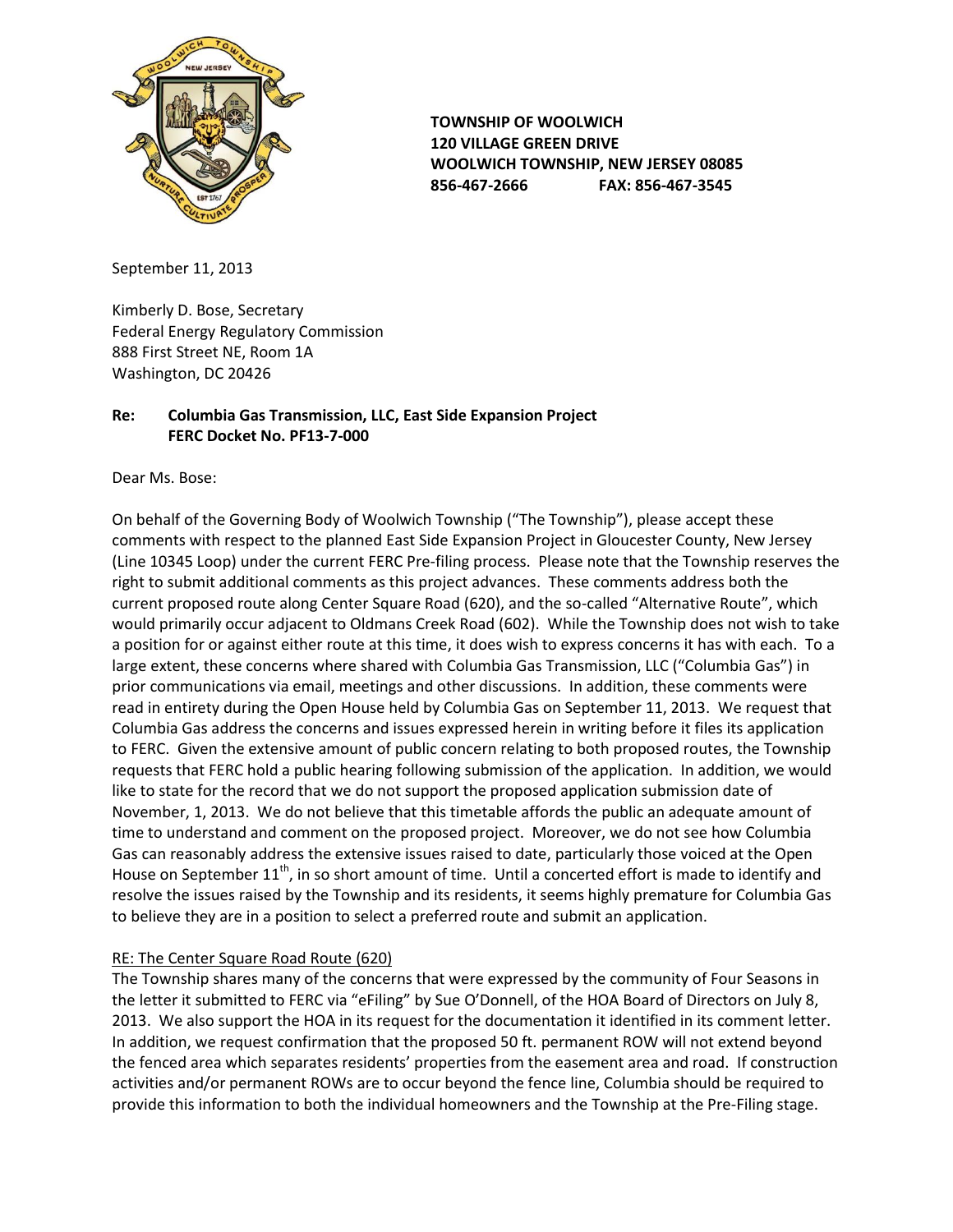This needs to be accomplished in a manner, which illustrates each site-specific impact at the property level, and what measures will be taken to minimize them and provide compensation for any inconvenience, damage or potential loss of property value. This can be accomplished by providing site specific construction plans which stake out the limits of construction, and indicates how impacts are to be minimized on residents, property owners and businesses at the Pre-Filing stage. We would also like Columbia to indicate in writing its commitment to replacing all sound/visual barriers and established landscaping to the same or higher standard than presently exists. These expectations extend to all affected landowners and developments along the corridor.

### RE: The Alternative Route/Oldmans Creek Road (602)

In our discussions with representatives from Columbia Gas, the company has maintained that Center Square Road remains the current and preferred route. However, in a letter addressed to Deputy Mayor, Alex Elefante, dated July 10, 2013, it was stated that the alternative route is "less impactful to the community." Given that Columbia Gas has yet to complete its evaluation of the alternative route and any public comment it receives, it seems highly premature to arrive at any conclusion. To date, we have raised numerous concerns with this route that remain to be addressed in writing. The major concern relates to that portion of the route, which would sever interior farmland and properties subject to either the Township's Transfer of Development Rights Program (TDR), or future planned residential areas approved under active General Development Plans (GDP). We understand and support Columbia Gas's desire to avoid the General Charles G. Harker School property on Oldmans Creek Road. However we also understand that part of the rationale behind running the route partially inland is to cut costs by reducing its length, which we strongly believe runs contrary to the public interest.

Given the substantial amount of public and private funds that have been invested into these projects and related planning, the Township has grave concerns with the route as currently proposed. Indeed, at the Township Committee meeting on August 5th, the Governing Body officially went on record opposing the locating of any route through the interior of agricultural properties, natural areas, and/or parcels subject to TDR or an active GDP. It is the Township's position, that bisecting such areas does not constitute sound planning, public welfare and safety, and potentially undermines future approved uses, and exhaustive planning carried out by the community and others. If Columbia Gas chooses to pursue the alternative route as currently proposed, the Township will actively oppose it, if not amended to avoid intrusion into the above-mentioned areas, which have been communicated to Columbia Gas in prior outreach.

- Affected parcels subject to TDR Ordinance 2008-20: Block 2, Lots 10, 11 and 12
- Affected parcels subject to active GDPs: Summit Ventures (Block 28, Lots 14, 15 and 16) & Auburn Road (Block 28, Lot 4)

### Impacts to TDR (Alternative Route)

The Township has invested nearly \$2 Million in planning a comprehensive TDR program as part of a state-approved, smart-growth plan. TDR assigns credits to "Sending Area" landowners, based on the land's development potential, which is determined by zoning, soil characteristics and constraints. The alternative route would impact several properties enrolled in the Township's TDR program, which would likely require the recalculation of credits for affected parcels. This would in turn require corresponding changes to parcels in the "TDR Receiving Area" where credits are transferred for the right to build at higher densities. The Township is working very hard to bring the program to implementation and cannot afford costly and time consuming changes, which would interfere with its exhaustive planning efforts and cause delay. Moreover, if the project results in the Township having to recalculate TDR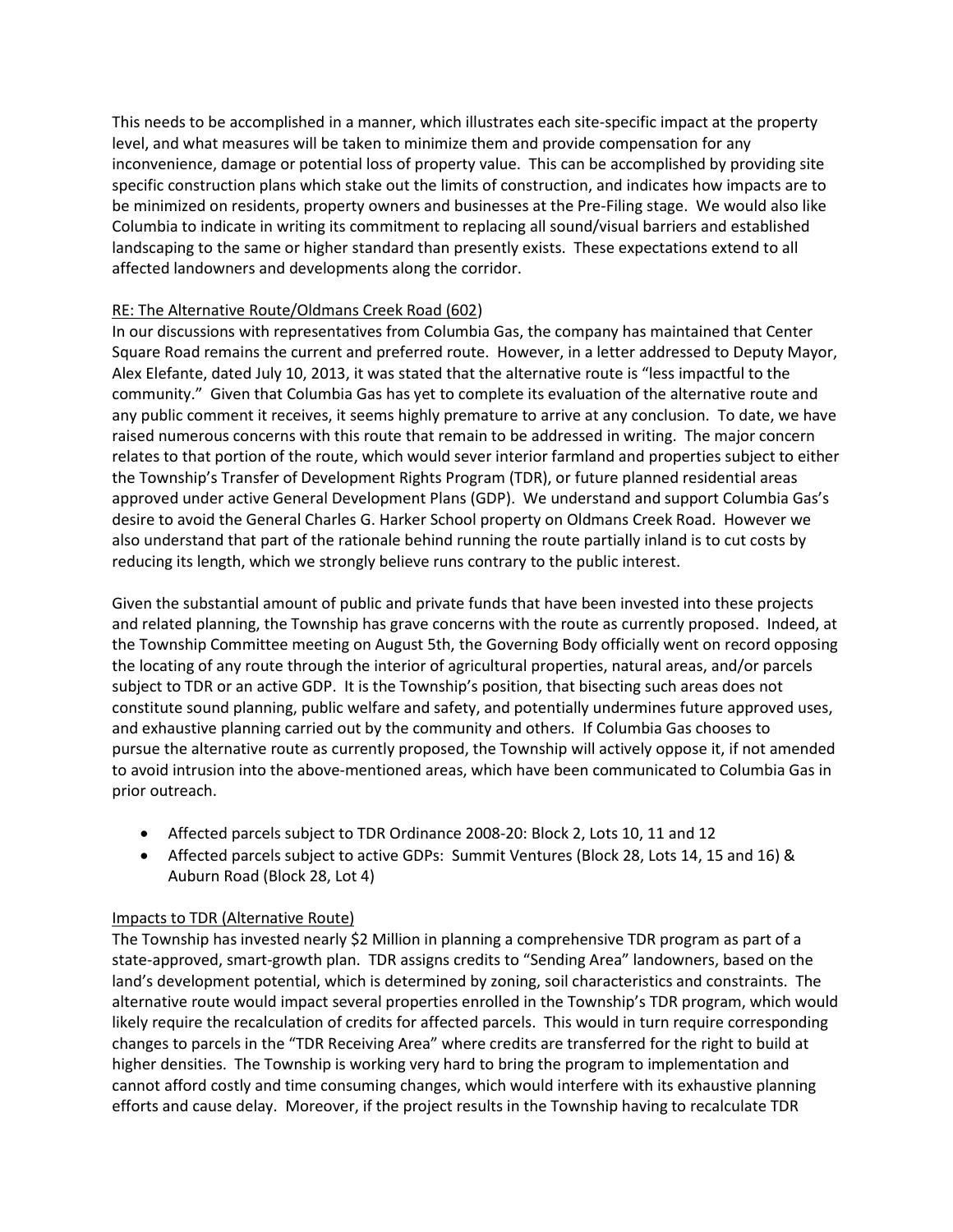credits downward, the Governing Body fully expects Columbia Gas to compensate both the landowner for lost credits, as well as the Township for its planning expenses.

#### Impacts to Agricultural Use and Farmland Preservation (Both routes)

The proposed alternative route bisects an important agricultural area which the Township and other agencies have long endeavored to protect and preserve. For example, the Oldmans Creek corridor represents a state and locally-approved, Agricultural Development Area (ADA), where considerable public funds have been invested in planning and preservation. The proposed route also encroaches on several farms preserved with public funds, which raises serious questions as to how Columbia intends to compensate for the divestment of areas covered under a farmland preservation easement. We also disagree with the assertion that ROWs will not result in any permanent change to agricultural landuse or value. What makes agricultural use economically viable is the land's ability to be converted to different crops over time. Since the pipeline would be installed to a minimum of only three feet below the surface, such uses as orchards and field-grown nursery trees would not be permitted within the ROW, which limits future options.

Given these concerns, the Township believes Columbia Gas should avoid preserved lands altogether unless it can demonstrate clear proof that both an alternate route does not exist , as well as another overriding public purpose as pursuant to N.J.S.A. 4:1C-1, et seq. In addition, the Township would like to offer official support for the comments submitted to you by Susan Payne, the Executive Director of the SADC, via eFiling, on July  $1<sup>st</sup>$ . We share the SADC's concerns with respect to eminent domain issues and temporary entry onto properties within the designated ADA. We look forward to Columbia addressing their concerns. Preserved farms impacted by the proposed alternative route: Block 1, Lot 4, Block 45, Lots 9, 9.01, 10, 11 and 12.

### Impacts to Natural Resources/Environmentally Sensitive Areas (Alternative Route)

The alternative route bisects two forested properties (Block 2, Lot 16 and 17), which harbor an active bald eagle nest. Bald eagles and their designated habitat are protected in New Jersey. The site is wellknown to the community and serves as a popular wildlife viewing area, which renders it a significant cultural resource. The Township shares the community's interest in protecting the nest from any disturbance, and therefore strongly opposes the clearing of any woody vegetation on this, or adjacent properties. Columbia Gas has indicated that horizontal direction drilling (HDD) will be utilized to avoid any clearing associated with establishing and maintaining a ROW at this site. The Township requests that Columbia Gas verify this in writing, and wishes to state for the record that it will oppose the Alternative Route unless HDD is used to avoid clearing on these properties. However, the Township requests that Columbia consider relocating the route to the south side of Oldmans Creek Road to avoid the site altogether.

In addition, please note that portions of Oldmans Creek include river segments within the Township that are designated as Category-One (C-1) Waterways of the State, and subject to the anti-degradations standards found at N.J.A.C. 7:9B-1.5(d). The route also bisects important forested wetland areas, tidal creeks and grasslands that are designated as threatened and endangered species habitat under NJDEP's Landscape Project. More recent records include incidental collections of juvenile Shortnose Sturgeon near the mouth of Oldmans Creek. Since this species was recently listed as federally endangered, we would like to know what survey protocol Columbia Gas will be required to undertake in accordance with FERC's NEPA responsibilities under Section 7 of the Endangered Species Act, in order to determine and avoid potential adverse impacts to this and other listed species and/or habitat, such as Swamp Pink and